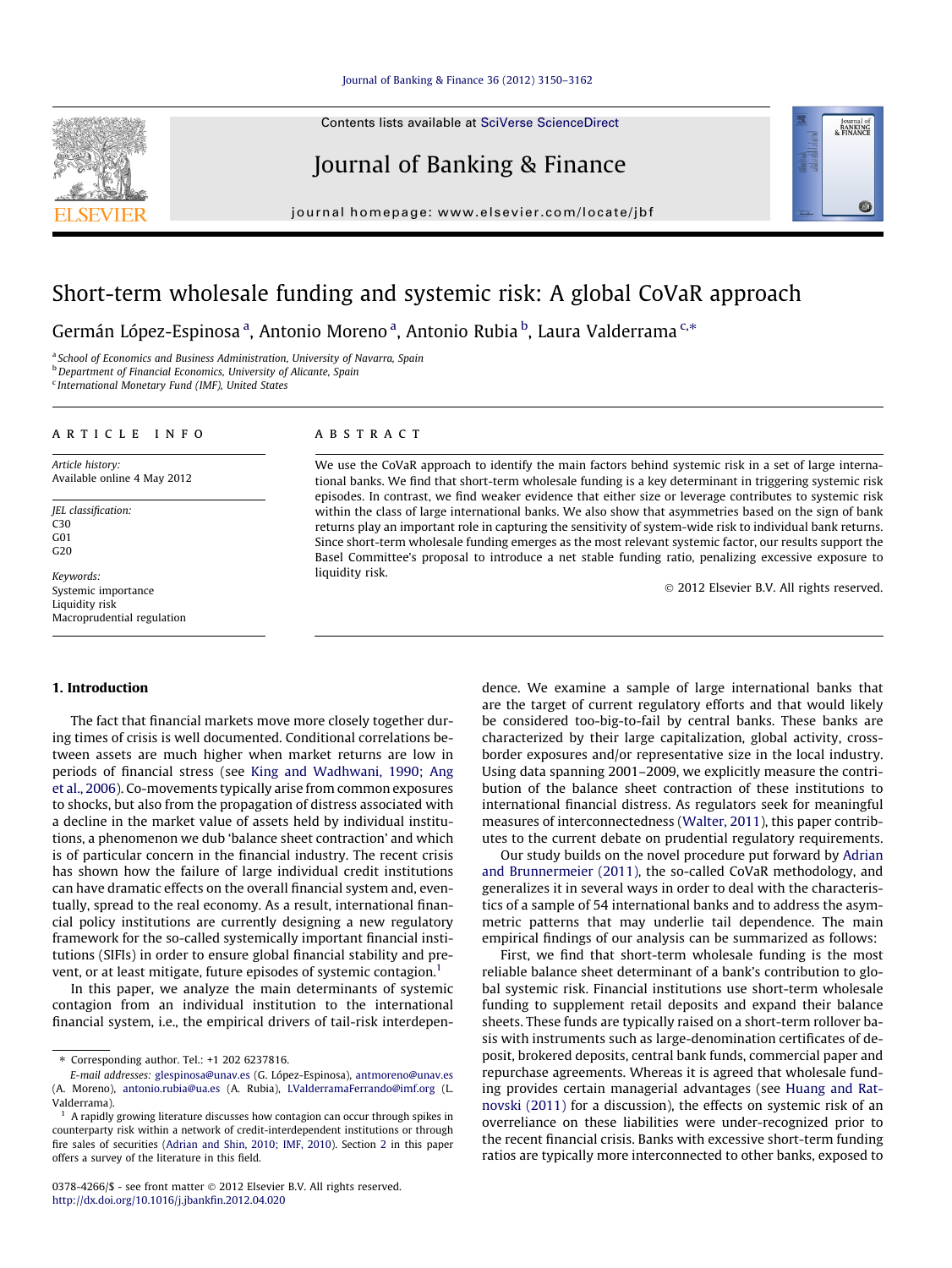<span id="page-1-0"></span>a high degree of maturity mismatch, and more vulnerable to market conditions and liquidity risk. These features can critically increase the vulnerability not only of interbank markets and money market mutual funds, which act as wholesale providers of liquidity, but eventually of the whole financial system.

According to our analysis, an increase of one percentage point in short-term wholesale funding leads to an increase in the contribution to systemic risk of 16 basis points for quarterly asset returns at the 1-quarter horizon and 43 basis points at the 1-year horizon. These results support current regulatory initiatives aimed at increasing bank liquidity buffers to lessen asset-liability maturity mismatches as a mechanism to mitigate individual liquidity risk, such as the liquidity coverage ratio recently laid out by the Basel Committee on Banking Supervision under the new Basel III regulatory framework. $2$  This paper shows that these initiatives may also help to reduce the likelihood of systemic contagion. In contrast to the role played by short-term wholesale funding, we find weaker evidence that either size or leverage is helpful in predicting future systemic risk within our set of large international banks. Consequently, the empirical analysis in this paper provides clear evidence of the major role played by short-term wholesale funding in the spreading of systemic risk in global markets.

Second, our analysis reveals a strong degree of asymmetric response that has not been discussed in the existing literature on systemic risk. We examine the asymmetric sensitivity of the system to an individual bank based on the sign of bank returns. A distressed systemic institution is likely to have greater spillover effects on the rest of the financial system when its balance sheet is contracting, and therefore an empirical analysis of tail riskdependence within a financial system should distinguish between episodes of expanding and contracting balance sheets. Our results show that individual balance sheet contraction produces a significant negative spillover on the Value-at-Risk (VaR) threshold of the global index. Whereas the sensitivity of left tail global returns to a shock in an institution's market valued asset returns is on average about 0.3, the elasticity conditional on an institution having a shrinking balance sheet is more than two times larger. Therefore, controlling for balance sheet contraction is crucial in order to rank financial institutions by their contribution to systemic risk.

Third, we find evidence that the banks that received prompt recapitalization in Q4 2008 were able to improve their relative position during the crisis period. In contrast, the banks that were rescued by public authorities later in Q4 2009 became relatively more systemic during the crisis period. In other words, the ripple effects from their individual distress were more widespread throughout the financial system. This conclusion is based on the results showing that the credit crisis added 0.1 percentage points to the co-movement between individual and global asset returns, while recapitalization during the crisis period dampened co-movement by 0.14 percentage points. Consequently, the timing of recapitalization is also important for systemic risk.

Finally, our paper highlights the relevance of crisis episodes in measuring systemic risk and of the response policy actions. Our results show that the marginal contribution of an individual bank's financial distress to the 1% quantile of the system returns increases from 1 percent in an average quarter between 2001 and 2009 to 1.4 percent in a quarter characterized by money market turbulence at the height of the global financial crisis during Q3 2007–Q1 2009.

The remainder of the paper is organized as follows. Section 2 surveys the most representative literature on systemic risk, highlighting the differential features of the CoVaR approach. Section [3](#page--1-0) discusses the data employed in the two stages of our analysis. Section [4](#page--1-0) lays out our CoVaR estimation framework and shows the estimates of individual contributions to systemic risk. Section [5](#page--1-0) analyzes the determinants of systemic risk and reports the results of several robustness checks. Finally, Section [6](#page--1-0) summarizes our main findings and concludes with policy recommendations.

### 2. Related literature and choice of methodology

Our study builds on the CoVaR methodology proposed by [Adrian and Brunnermeier \(2011\),](#page--1-0) which allows us to generate time-varying estimates of the systemic risk contribution for each bank in our sample. This methodology has been applied in a number of recent studies (e.g., [Van Oordt and Zhou, 2010; Roengiptya](#page--1-0) [and Rungcharoenkitkul, 2011](#page--1-0)). Our study provides two main contributions with respect to these studies. First, we focus on an international sample of large banks. These banks are particularly important from a regulatory perspective. Second, we extend the basic CoVaR methodology to account for a number of econometric issues related to asymmetric responses, recapitalization effects and structural changes that originated during the global financial crisis.

There exists a growing literature that has suggested several alternative approaches to address the existence of systemic interrelations using different procedures and variables. [Lehar \(2005\)](#page--1-0) characterizes the conditional correlations between banks and asset portfolios using default probabilities of financial institutions as a measure of systemic risk. [Goodhart and Segoviano \(2009\)](#page--1-0) construct a banking stability index to estimate interbank dependence for tail events using credit default swap data. [Huang et al. \(2009\)](#page--1-0) propose a measure of systemic risk based on the price of insuring a pool of banks against financial distress based on ex ante measures of default probabilities of individual banks and forecasts of asset return correlations. More recently, [Acharya et al. \(2010\)](#page--1-0) define the systemic expected shortfall as the propensity of a financial institution to be undercapitalized when the system as a whole is undercapitalized. This is a measure of the exposure of banks to systemic tail events, which nevertheless can easily be reverted to capture risk contribution (see Section [5](#page--1-0) for more details). [Brownlees and Engle](#page--1-0) [\(2011\)](#page--1-0) construct short- and long-run MES forecasts and propose the SRISK index, which captures the expected capital shortage of a firm given its degree of leverage and Marginal Expected Shortfall (MES). Alternatively, [De Nicolo and Lucchetta \(2010\)](#page--1-0) use a dynamic factor to model quarterly time series of macroeconomic indicators of financial and real activity and obtain forecasts of systemic real risk and systemic financial risk. [Gray and Jobst \(2010\)](#page--1-0) examine contagion across markets and institutions using extreme value theory, while [Kritzman et al. \(2010\)](#page--1-0) introduce the so-called absorption ratio measure to assess systemic risk using a principal components approach; see also [Billio et al. \(2010\)](#page--1-0) for a related analysis.

As an alternative to systemic risk measures based on the marginal risk contributions of individual institutions, network analysis is concerned with the joint distribution of losses of all market participants. [Cont et al. \(2009\) and Martínez-Jaramillo et al. \(2010\)](#page--1-0) have analyzed the Brazilian and Mexican interbank markets, respectively, using this approach. [Cao \(2010\)](#page--1-0) shows how to use Shapley values to decompose the system-wide risk among the individual institutions in a CoVaR setting (see also [Tarashev](#page--1-0) [et al., 2009\)](#page--1-0). A very comprehensive survey of the main systemic risk measures and analytical frameworks developed over the past several years is contained in [Bisias et al. \(2012\).](#page--1-0) All of these procedures have both methodological advantages and shortcomings relative to other methods, so there is no such a thing as an optimal procedure in the literature with which to measure systemic risk.

The particular choice of the CoVaR methodology as a tool to characterize systemic risk in this paper is largely motivated by three

 $2$  This ratio will require banks to maintain sufficient liquid assets to contain a 100% run-off of unsecured wholesale funding provided by financial institutions during a 30-day stress scenario, which contrasts with the 5–10% run-off assumed for retail deposits during a significant liquidity stress episode.